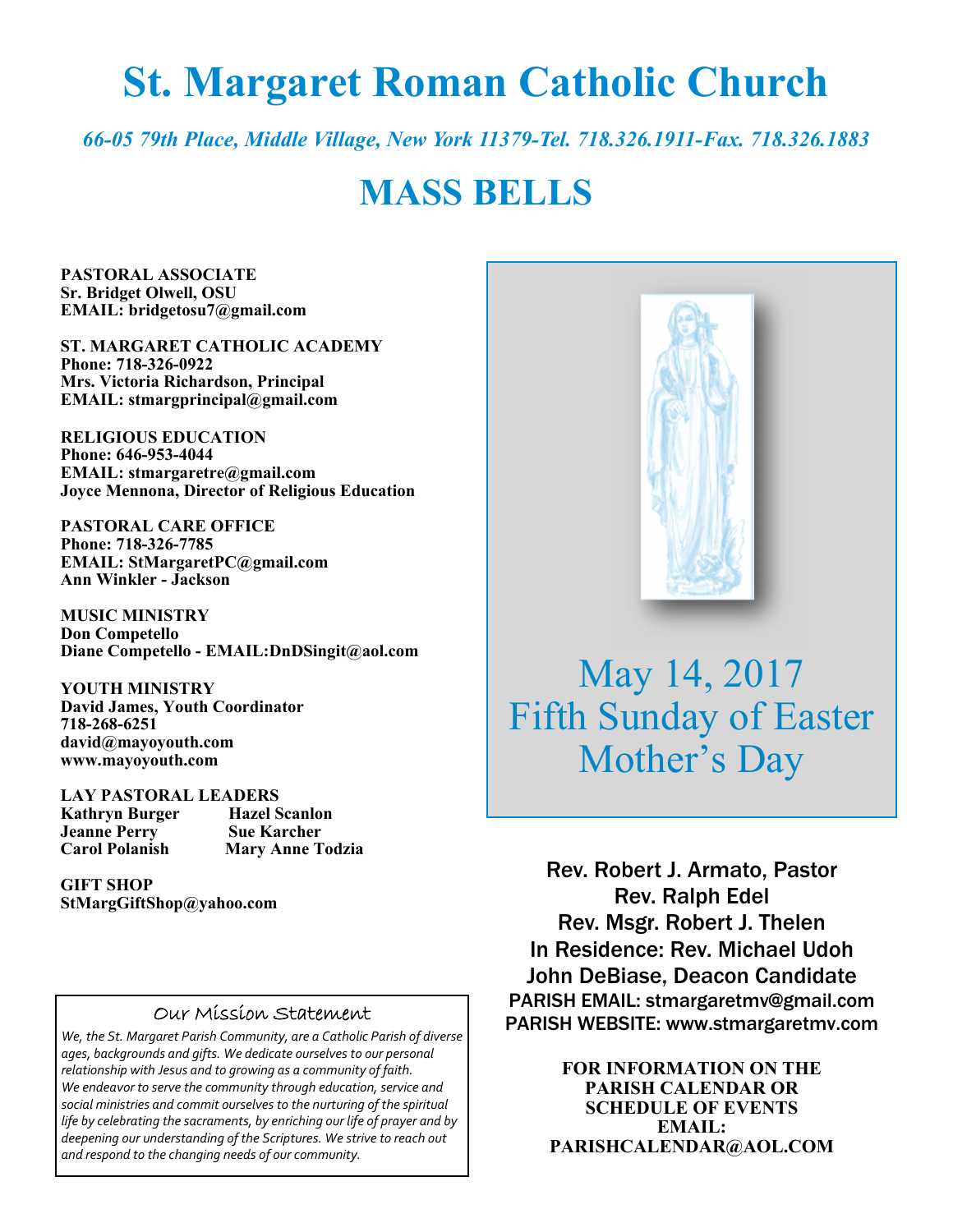#### **SUN. MAY 14 - FIFTH SUNDAY OF EASTER MOTHER'S DAY**

7:30 People of the Parish

- 9:00 La Madonna de Fatima e Benedetto Barretta e famiglia/Francesca, Giuseppe e Salvatore Casabianca/ Rosario, Rosaria e Nunzio Taormina/ Daniele Bussa/Calogero e Salvatore DiMaggio/Ida e Maria Vocaturo/Defunti Della famiglia de Paola/Rosa Gagliardi/ Antonino Arena/
- 10:30 Ethel McDonnell & Margaret M. Forte
- NOON Mother's Day Mass
- 5:00PM Antoinette Santora

#### **MON. MAY 15 - ST. ISIDORE THE FARMER**

- 7:00 Angela Sterbenz
- 9:00 Mike Civitano

## **TUE. MAY 16 - EASTER WEEKDAY**

- 7:00 Jeremiah Sweeney<br>9:00 Marie Giattino
- Marie Giattino

#### **WED. MAY 17 - EASTER WEEKDAY**  7:00 Donald Ziomber

9:00 Augusta Mundy (ANNI)

#### **THU. MAY 18 - ST. JOHN 1**

- 7:00 Ronald Brack
- 9:00 Mary & Peter Parlak

#### **FRI. MAY 19 - EASTER WEEKDAY**

- 7:00 Ruth O'Hehir<br>9:00 Anna Nick & F
- 9:00 Anna Nick & Rosa Stalzer

#### **SAT. MAY 20 - ST. BERNARDINE OF SIENA/ARMED FORCES DAY**

8:30 Collective: Francis Gillespie/Bill Heilman Ordination Class of 1995/David D'Amico 5:00PM Theodore Mundy, Sr. (BIRTH)

#### **SUN. MAY 21 - SIXTH SUNDAY OF EASTER**

7:30 People of the Parish 9:00 Maria SS Delluienza, Salvatore e Anna Armato/Giorgio e Concetta Giudice/ Antonino Cicio/Gaspare Tamburello/ Luigi Russo/Giovanni e Angela Babino/

- 10:30 Anna Falk/Louise & Jay Moeller
- NOON Violette Anne Sheely 5:00PM Kenneth W. Smith

## **PARISH INFORMATION**

**If you're not registered, please stop into the Rectory office. THE PARISH OFFICE is open from Monday through Friday, 9 am to noon and 1 pm to 7:30 pm. Please respect these hours for your Rectory office business. Thank you.** 

**CONFESSIONS -** Saturday, 4-4:45 pm, or by appointment with a priest.

**BAPTISMS** take place on the 1st and 3rd Sundays of the month. Please call the rectory for an appointment and to register your child.

**WEDDINGS MUST** be scheduled at least six months in advance by appointment with a priest or a deacon. Please call the rectory office. For marriage preparation information visit www.pre-cana.org.

**THE BEREAVEMENT GROUP** meets on the 1st and 3rd Thursday of the month at 10 am in the Convent meeting room. Call Ann at 718-326-7785.

**NOVENA** to Our Lady of the Miraculous Medal...Mondays after the 9 am Mass.

**MORNING PRAYER** daily from Monday through Friday at 8:45 am.

**BOY SCOUT TROOP #119** meets on Tuesdays from 7:15-9 pm. New members are welcome, age 10 1/2 & up. Call 718-894-4099.

**CUB PACK #119** meets on Mondays from 7-8:30 pm. New members welcome, age 6 to 10-1/2. Call 718-894-4099.

**THE ENGLISH CHOIR** rehearses on Tuesday, at 7:30 pm. in the Church.

**THE CHILDREN'S CHOIR** rehearses on Monday, from 6-7 pm in the Church. For more info. DnDSingit@aol.com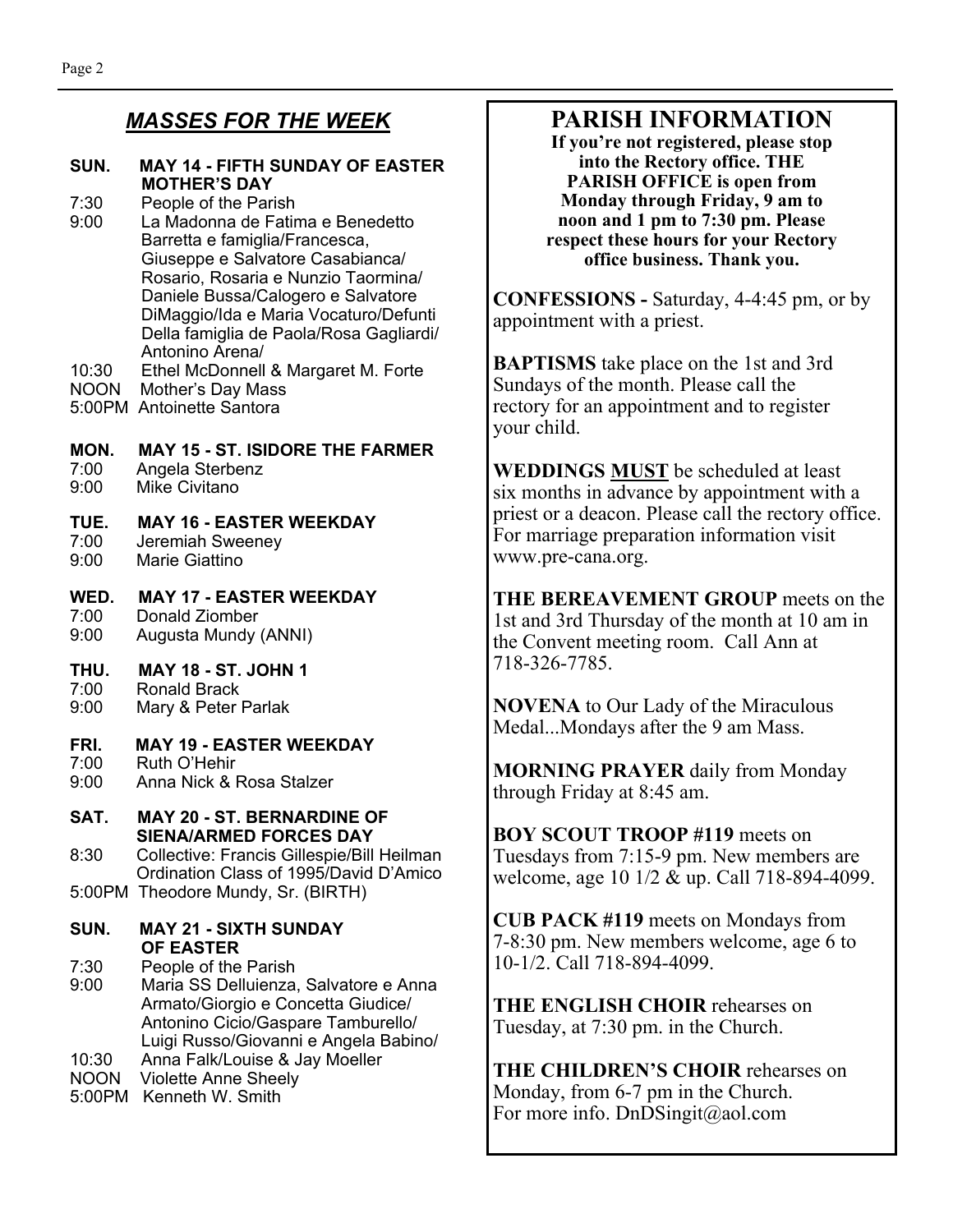## PLEASE PRAY FOR OUR SICK

Karen Guarascio, Connie Faccibene, Eileen Hinrichs, Linda Frazier, Angela Lenihan, Carol Falk, Cari Ann Falk-LoBello, Glen Falk, David J. McConville, Ronald Frazier, John Downer, Robert Sabini, Lee Falk, Patricia Johnson, Scott White, Bob Schaefer, Rose Marie Santos, Bernice Muller, Maria Millocca, Baby McKinley Kelleher, Isabelle Azzaro, Lucy Lento, Sean Harrison, Richard Santangelo, Michael Russo, Frank Cesare, Joseph Simon, Joseph Stubbs, Justin James Quirke, Rose Healy, Parrish Wert, Michael Hirst, Matteo Sabini, Carmen Melendez, Jim O'Driscoll, Jeanette Spartaro, Linda Castagna, Elizabeth Ott, Marion Caracciola, Baby Keila Mary Champoli, Brooke and Alexa Renda, The Ferrugio Family, Dorothy Mai, Marc Gandasegui, Bob & Karen Schaefer, Maureen Harvey, Sandra Slattery, Shirley Chesley, Jim Daniels, Lola Anderson, Roberta Polce, George McGarry, Michael Mavin, Denis Fink, Marc Pagnozzi,

> *The names will remain for 3 months ONLY, unless you call 326-1911 and ask for conƟnued prayers*

**Prayer Requests Pray for vocations to the Priesthood and Religious Life. Please pray for our men and women from our Parish serving in the defense of our country: Lt. Col. Thomas Frohnhoefer Sgt. Robert A. Domenici** 

### *WE RECALL OUR BELOVED DECEASED*

*Especially, Constance Schaubeck, Katherine Glynn, Brian Hartenstein, May they rest in Christ's Peace!* 

## *SANCTUARY LAMP & ALTAR CANDLES THIS WEEK*

*are offered in memory of Augusta Mundy & Theodore at the request of Barbara Mundy.* 

*The priests and parish staff wish all mothers of the parish a blessed and* 



## *TODAY'S READINGS*

**First Reading** — To meet their growing needs, the community chooses seven reputable men to serve the new Greek believers (Acts 6:1-7). **Psalm** — Lord, let your mercy be on us, as we place our trust in you (Psalm 33).

**Second Reading** — We, like living stones, let ourselves be built into a spiritual house (1 Peter  $2:4-9$ ).

**Gospel** — "Show us the Father," Philip asks Jesus. To which Jesus replies: "Whoever sees me, sees the Father" (John 14:1-12).

## *READINGS FOR THE WEEK*

| Monday:   | Acts 14:5-18; Ps 115:1-4, 15-16;<br>Jn 14:21-26                                                      |
|-----------|------------------------------------------------------------------------------------------------------|
| Tuesday:  | Acts 14:19-28; Ps 145:10-13ab, 21;<br>Jn 14:27-31a                                                   |
|           | Wednesday: Acts 15:1-6; Ps 122:1-5; Jn 15:1-8                                                        |
| Thursday: | Acts 15:7-21; Ps 96:1-3, 10;<br>Jn 15:9-11                                                           |
| Friday:   | Acts 15:22-31; Ps 57:8-10, 12;<br>Jn 15:12-17                                                        |
| Saturday: | Acts 16:1-10; Ps 100:1b-3, 5;<br>Jn 15:18-21                                                         |
| Sunday:   | Acts 8:5-8, 14-17; Ps 66:1-7, 16, 20;<br>1 Pt 3:15-18 or 1 Pt 4:13-16;<br>Jn 14:15-21 or Jn 17:1-11a |
|           |                                                                                                      |

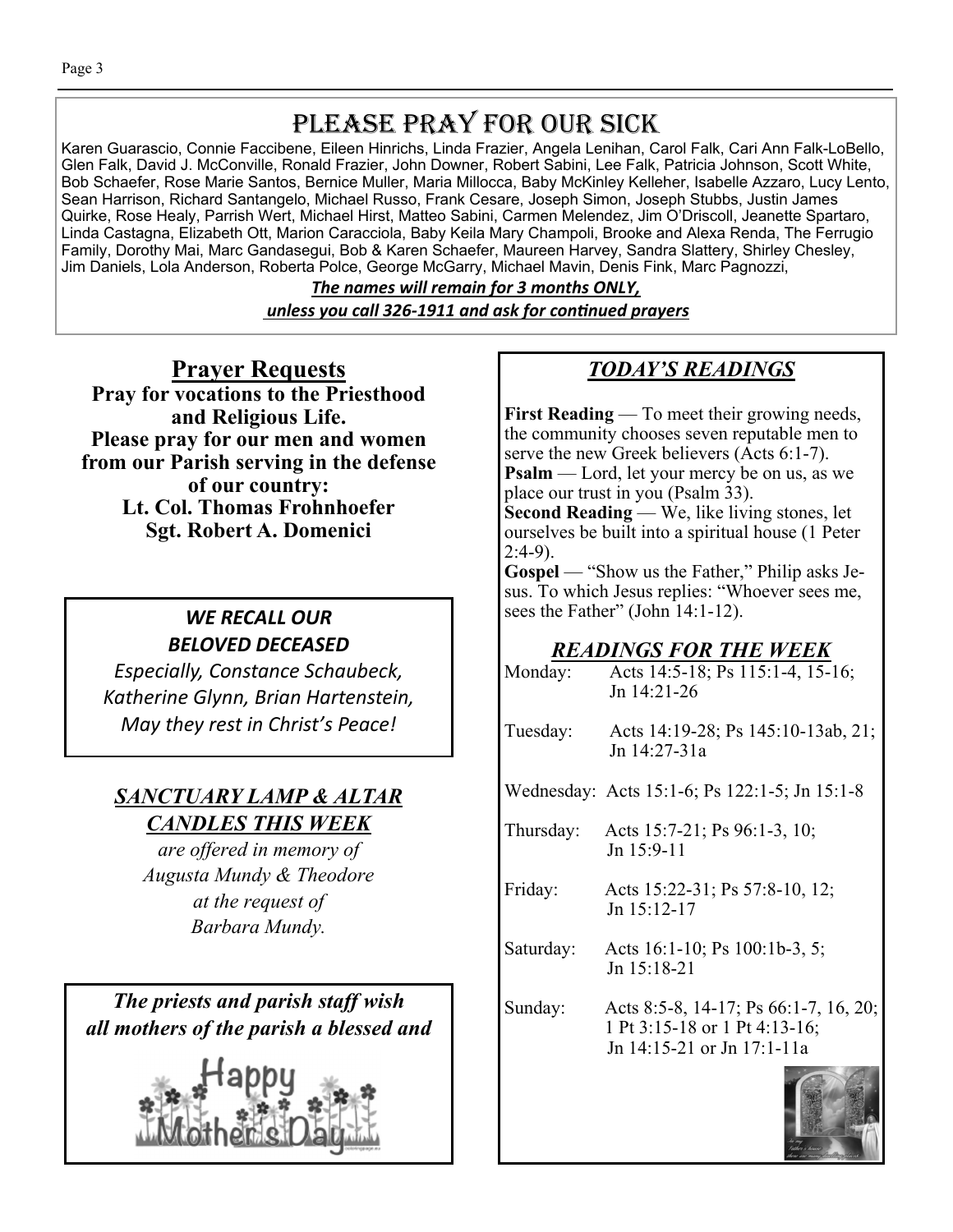#### *THE WAY*

Today we sense the Apostles' trepidation as they begin to realize that the Lord would soon be leaving them. In their fear, Thomas asks, "Master, we do not know where You are going; how can we know the way?" (John 14:5). Jesus tells them that *He* is the way. The Easter season has been a time of growing in Easter faith so that we, too, may learn to know that Jesus is the way. We can take comfort in the Lord's promise that He is going to His Father's house to prepare a place for us, His chosen people who have been called out of darkness into God's wonderful light. As the Paschal Candle continues to burn during this holy season, let us remember that in Baptism we were given the light of Christ. With Christ our light as the beacon lighting our way, let us march toward the glory of Pentecost.



#### **DO YOU HAVE AN IPHONE OR AN ANDROID PHONE?**

Want to keep up with St. Margaret's news? Download our parish app, which has daily Mass readings, prayers, bulletins and more. Just text the word "APP" to 88202 or search "My Parish App" in Google

Play Store or App Store.

#### **BLOOD DRIVE NEWS**

At a Recognition Ceremony held on Tuesday, May 2nd, the New York Blood Center and the Diocese of Brooklyn honored St. Margaret with an award for

*Second Place - Top Queens Parish*  This award is recognition for achieving a total of 183 blood donations, an average of 61 donations per blood drive and an increase of 52 donations in the 2016 Diocese of Brooklyn Blood Drive Campaign. These lifesaving donations have potentially impacted

the lives of more than 500 local patients in need. A very special *THANK YOU* to all who donated blood at St. Margaret during the past year and for your continuing dedication and commitment to this vital service.



#### **ST. MARGARET BLOOD DRIVE**

Please help us continue the tradition of successful blood

drives at St. Margaret. The next Blood Drive is scheduled for **Sunday, June 4th from 9am to 3pm** in the Parish Hall. You have given the gift of life so generously in the past. Please mark your calendar and plan on helping patients in need by making a blood donation once again. For more information and/or to make a blood donation appointment, please email parishcalendar@aol.com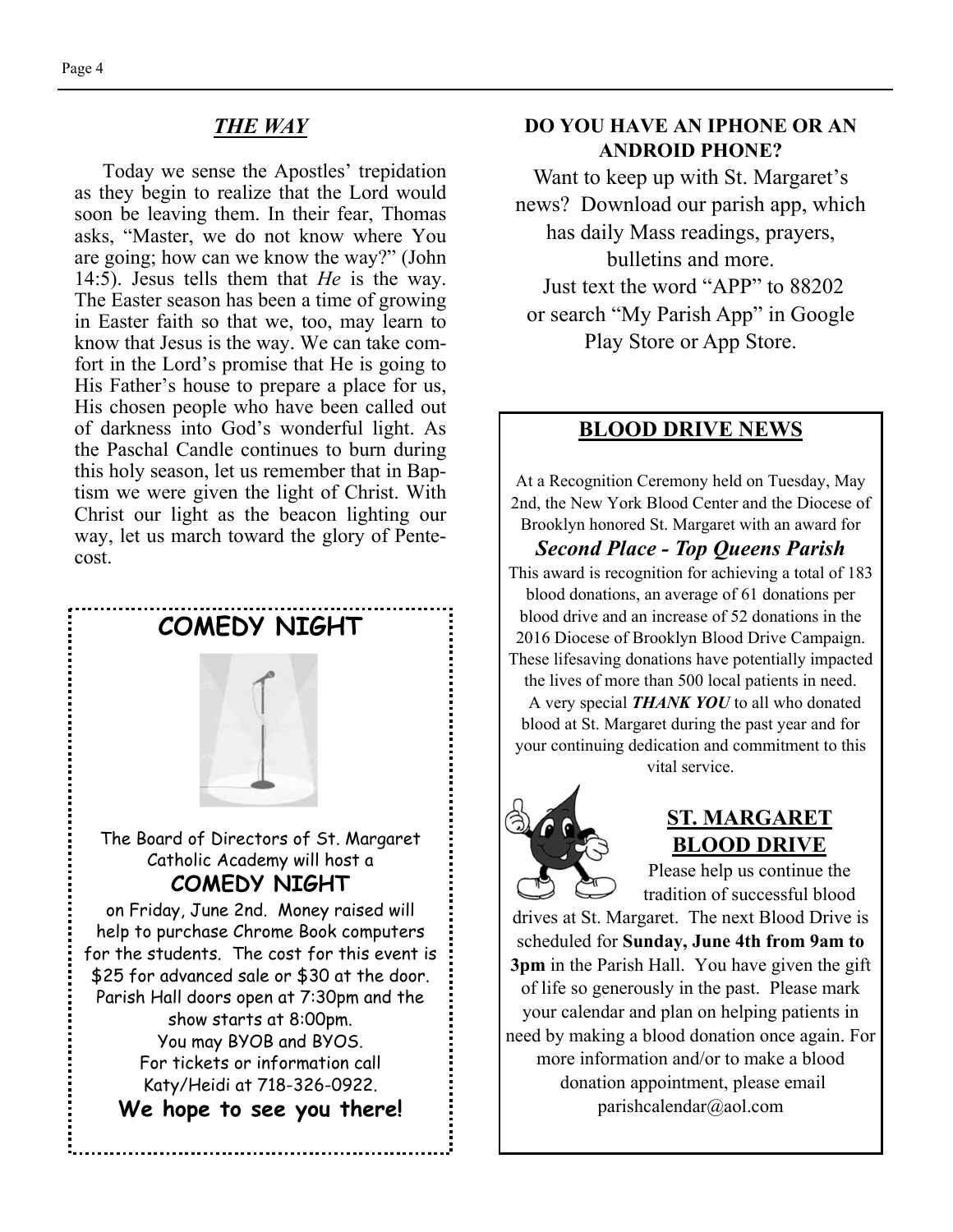### *TREASURES FROM OUR TRADITION*

In many parish churches, more rarely in monastery churches and cathedrals, the tabernacle with the Blessed Sacrament is visible from a doorway or aisle in the church. Normally, a person is to give the proper sign of reverence, a genuflection, when passing in proximity to the tabernacle. The word "genuflect" comes from Latin roots meaning bending (or flexing) the knee. Excepted are persons in procession entrusted with important symbols of the Lord's presence. So, a crossbearer or a minister carrying the Gospel Book, or ministers on their way to their Communion stations do not genuflect. For everyone else, the usual sign of reverence for the Lord's Presence in the Blessed Sacrament is to genuflect on the right knee.

 The oldest form of reverence during prayer in our tradition is standing; kneeling or genuflecting is a sign borrowed from old civic practice. The posture of kneeling, even on one knee, is a sign of submission. Servants would take this position before their masters in the ancient world. It said: I'm not running away, I'm yours, I'm here for you. This is what your genuflection says when you enter a Catholic church where the place of reservation of the Blessed Sacrament is visible to you: I'm yours, Lord!

### *ATTENTION! MINISTERS OF HOLY COMMUNION*

We are looking for Ministers to bring Holy Communion to the homebound. This is an important part of our Ministry. Please call Ann, 917-860-7634 to register for this rewarding part of ministry.

**THE ST. VINCENT dePAUL FOOD PANTRY is located at 66-25 79 Place. The pantry is open on WEDNESDAY AND SATURDAY from 10am to 12 Noon.** 

### **SAINT MARGARET GIFT SHOP**

open Wednesdays, 12pm - 4pm Saturdays, 4pm - 5pm and Sundays, 9am - 1pm We have a selection of religious goods: Rosaries - Medals - Gifts - Crucifixes Statues - Bibles and other books **AND MORE!** 

If we don't have it, we'll try to get it for you. The Gift Shop is located in the rectory. Please use the red side door in the parking lot. If the door is closed, please knock.



### **ST. MARGARET'S YONKERS EMPIRE CITY BUS TRIP Monday, May 15th**

The bus will be in front of the Church and will **leave promptly at 9am.** The cost is \$23.00p/p. For reservations/information call **Betty, 718-326-0198 ONE LUCKY PERSON WILL WIN A FREE RIDE ON OUR JUNE TRIP!** 



*"I am the way and the truth and the life. No one comes to the Father except through Me."* 

 *John 14:6*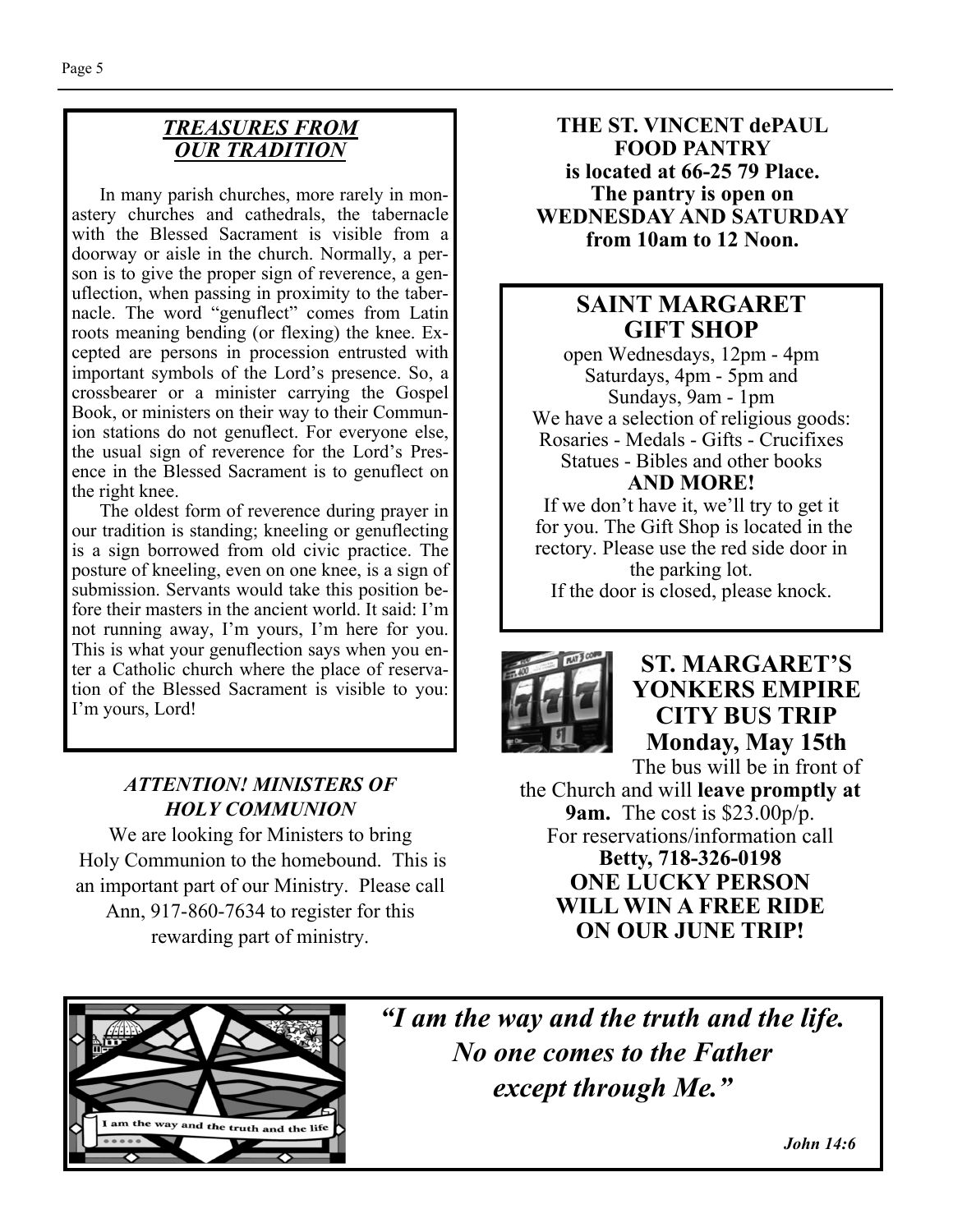# SCHOOL NEWS

#### **FROM THE DESK OF THE PRINCIPAL OF THE ACADEMY**

Spring has sprung in the Academy, and there are many events going on. Our second and eighth graders have prepared for receiving their Sacraments. Please mark your calendars . . . . Friday, June 2nd, the Academy will host *"COMEDY NIGHT"* to purchase Chrome books for the students.

#### **TOUR TUESDAYS**

openings for September 2017 . . . Please call the office, 718-326-0922, to arrange a tour of the school. Some classes are only taking waiting lists.

#### **REGENTS REVIEW CLASSES**

will be offered at Maspeth Town Hall during the month of June for the following courses: Global History & Geography, Living Environment/Biology, Chemistry, Earth Science, US History & Government, Algebra 1 (Common Core), Algebra 11 (Common Core) and Geometry (Common Core). Each class has a maximum of 12 students to ensure they receive the help they need. The fee is \$80 per course. Registration is on a first come/first serve basis. If you are interested, call our office between 9am and 5pm: 718-335-6049.

#### **ARCHBISHOP MOLLOY H.S.**

To help prepare 7th and 8th grade students for the **TACHS** exam which is used for admission into Catholic high schools, Archbishop Molloy H.S. is pleased to offer a **TACHS** Prep. Course. Taught by their experienced faculty, students will review the skills needed for the exam and learn test taking strategies to help build their confidence. 6 Saturday morning sessions, September through October. Fee is \$325.00. For more information or to register, please visit www.molloyhs.org

#### *ST. MARGARET'S LUCKY NUMBER 2017*

| 402 | No Winner       |
|-----|-----------------|
| 949 | No Winner       |
| 243 | J. Perry $(b)$  |
|     | Msgr. Badia (b) |
|     | F. Patuto (b)   |
| 297 | M. Narky (b)    |
| 045 | $C.$ Tait $(b)$ |
| 864 | No Winner       |
| 351 | M. Schatz (b)   |
| 263 | B. Hoelle (b)   |
|     |                 |

**HELP SUPPORT YOUR PARISH Buy a "LUCKY NUMBER" based on NY State Lottery, every evening of the year.** Single Subscriptions: \$60.00, two or more subscriptions, \$50.00 each. Call Patti C, 718-639-2263 for more information.

## *FAITH DIRECT*

Do you have plans for Memorial Day? Are you booking your summer vacations? Consider enrolling in eGiving through *Faith Direct* to make sure that your gift can reach St. Margaret Parish even when you cannot. Visit www.faithdirect.net and use our Church code: **NY299.** Thank you for your continued support of our parish family! God bless you! **~Fr. Armato** 

#### **HELP WANTED**

We need a **part-time cook for the rectory,** initially three hours once per week, with the possibility of increasing the number of days beginning in July. If interested, please **contact Fr. Armato** at the Rectory **(718-326-1911),** during regular business hours for further information and to interview. The position is open to men and women over the age of 21.